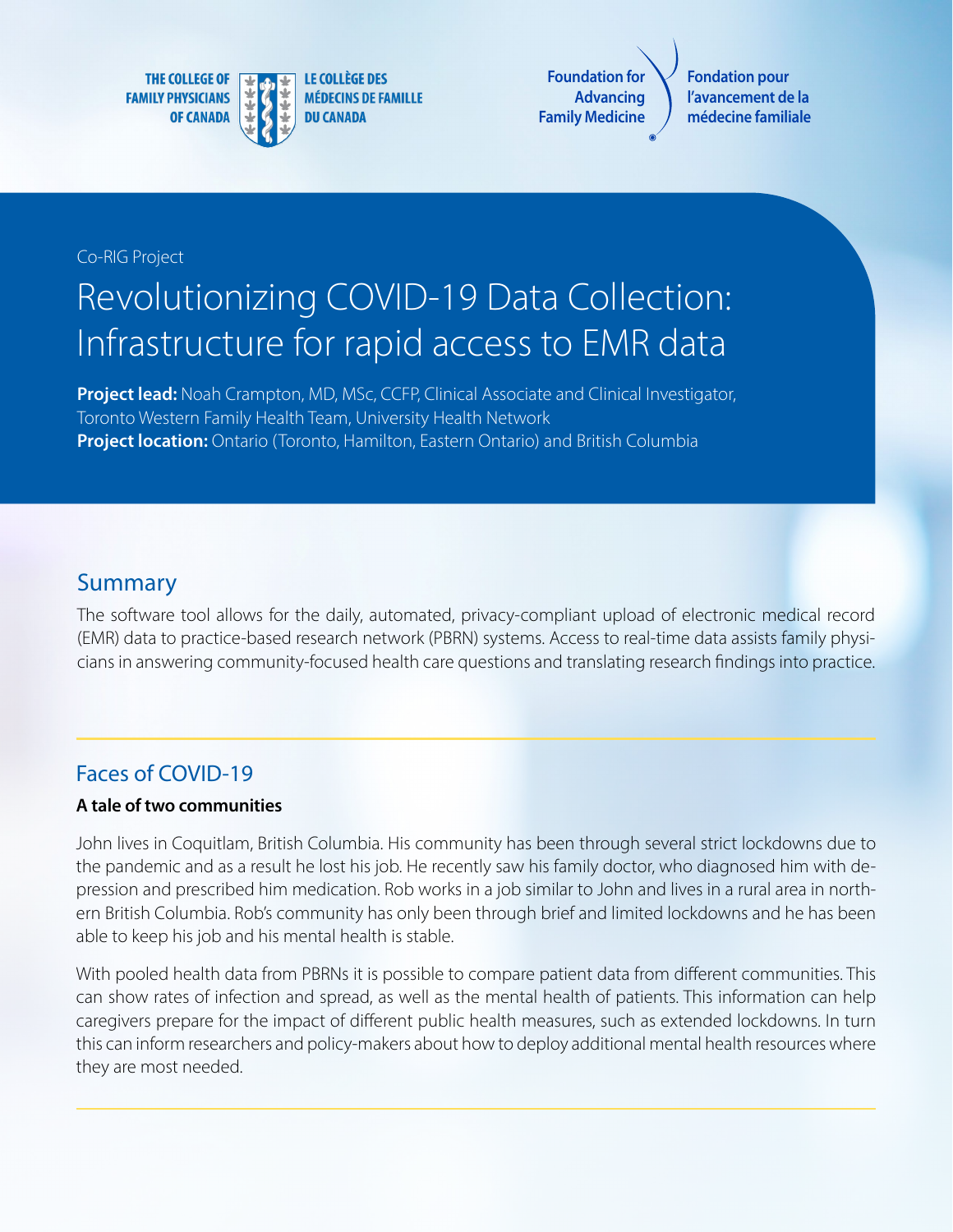#### Project detail

An effective response to COVID-19 requires access to timely information on disease spread and impact in communities. Across Canada, PBRNs use data collated from EMRs to answer community-focused health care questions and translate research findings into practice. Historically, uploading data to PBRNs is timeconsuming, costly, and infrequent.

Dr. Noah Crampton of the University of Toronto Practice-Based Research Network (UTOPIAN) partnered with PBRNs in Ontario and British Columbia and the Hamilton Health Sciences Centre for Data Science and Digital Health (CREATE) to address the urgent need for accessible, accurate, and timely community-level data.

With Co-RIG funding, Dr. Crampton and partners leveraged new technology to rapidly develop and implement a complex proof of concept software tool for the OSCAR\* EMR system. It uses an extract-transform-load (ETL) process that allows for daily, automated, privacy-compliant upload of EMR data to PRBN systems.

Once fully implemented, the software has the potential to collect near real-time data on nearly 150,000 patients from clinics using the OSCAR EMRs. It can also be adapted for other EMR systems with support from the EMR vendors.

\* Open Source Clinical Application and Resource.

#### Impact

- **• Enhancing family medicine:** The groups that have adopted the software in Ontario and British Columbia are already able to inform their COVID-19-related research questions. As more clinics come on board, data available to researchers will expand and be enriched.
- **• Furthering research:** Researchers will be able to map pressing needs of COVID-19 hotspots to support testing, vaccination, and mental supports. Long-term health applications include

understanding hard hit communities to inform local and national responses to future COVID-19 waves or other pandemics.

**• Building capacity:** Adoption of the software has the potential to save significant time, as well as financial and human resources. It will enable timely multi-centre surveillance and analysis of COVID-19 key indicators, which will inform pandemic mitigation strategies and patient support.

# Results to date

- Successfully developed a secure and efficient automated software tool for the OSCAR EMR system that is adaptable for other EMR systems.
- As of June 14, 2021, the software is established at six clinics, with plans to expand to all 33 clinics in Ontario and British Columbia that use the OSCAR EMR.
- EMR data are accessible to researchers in five PBRNs under existing data-sharing agreements and should be accessible to more PBRNs in 2021.
- One research team focused on quality improvement has already made a formal request to access the timely data enabled by the ETL tool.